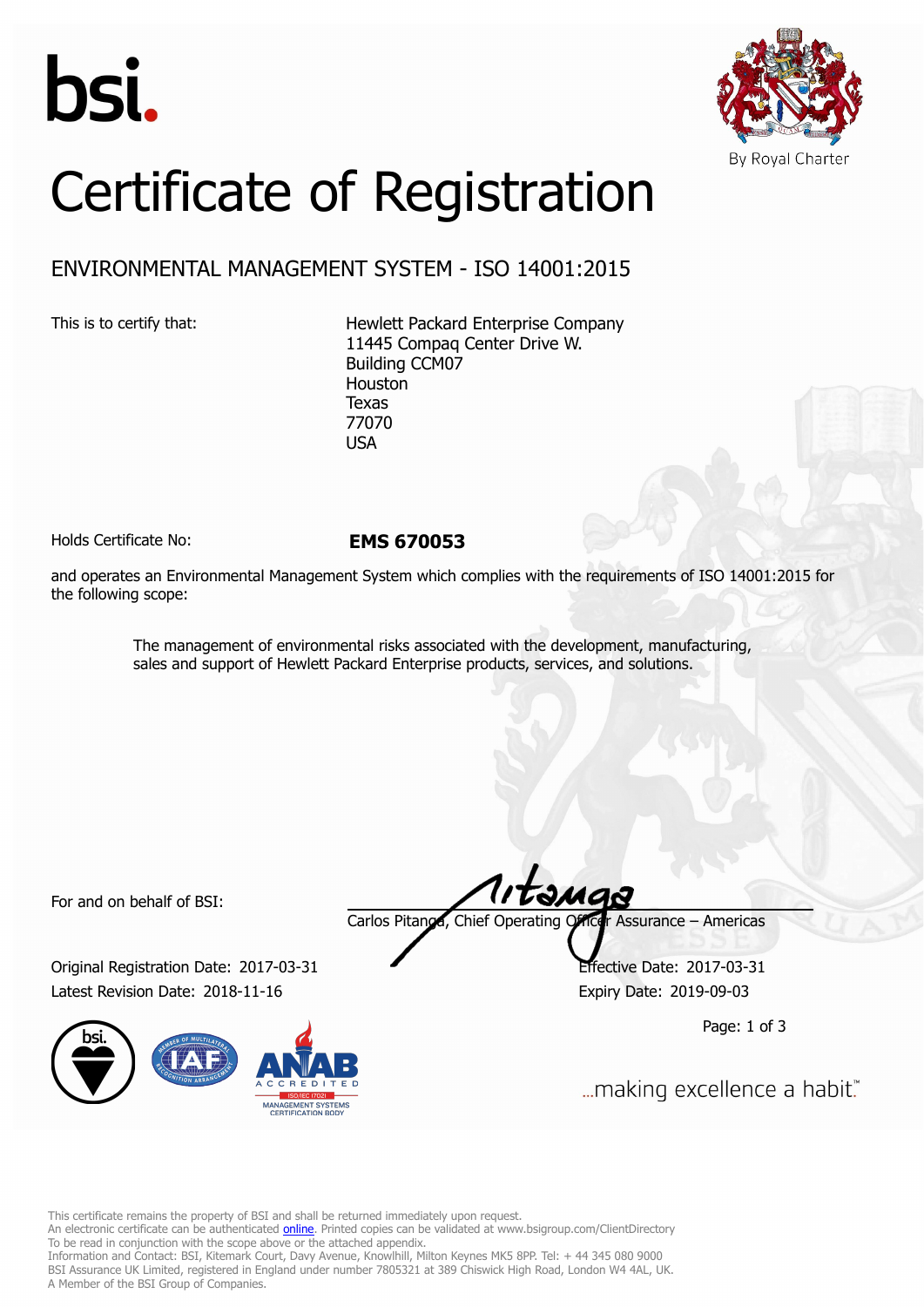## Certificate No: **EMS 670053**

| Location                                                                                                                                                                                                              | <b>Registered Activities</b>                                                                                                                 |
|-----------------------------------------------------------------------------------------------------------------------------------------------------------------------------------------------------------------------|----------------------------------------------------------------------------------------------------------------------------------------------|
| Hewlett Packard Enterprise<br>11445 Compaq Center Drive W<br>Building CCA5450-58<br>Houston<br>Texas<br>77070<br><b>USA</b>                                                                                           | Management and oversight of the EMS; sales and support of<br>Hewlett Packard Enterprise products, services, and solutions.                   |
| Hewlett Packard Italiana s.r.l.<br>Giuseppe di Vittorio 9,<br>Cernusco sul Naviglio (MI)<br>20063<br>Italy                                                                                                            | Sales and support of services and solutions for the following<br>products: integrated systems, servers, storage, networking<br>and software. |
| Hewlett Packard Enterprise<br>Galvaniho 7<br><b>Bratislava</b><br>820 02<br>Slovakia                                                                                                                                  | Sales and support of services and solutions for the following<br>products: integrated systems, servers, storage, networking<br>and software. |
| Hewlett Packard Enterprise<br>5 Fabrica de Glucoza Street<br><b>Bucharest</b><br>20331<br>Romania                                                                                                                     | Sales and support of services and solutions for the following<br>products: integrated systems, servers, storage, networking<br>and software. |
| Hewlett Packard Enterprise - Campinas,<br><b>Brazil CAM02</b><br>Highway SP 340, Guisepina Vianelli di Napolim Street, km118,<br>5, Barao Geraldo, Global Tech Condom<br>Campinas<br>São Paulo<br>13083-903<br>Brasil | Enterprise group supply chain operations manufacturing site.                                                                                 |
| Hewlett Packard Servicios España SLU<br>Spain ESM01<br>Calle Vicente Aleixandre 1<br>Las Rozas<br>Madrid<br>28232<br>Spain                                                                                            | Sales and Service office employees.                                                                                                          |

Original Registration Date: 2017-03-31 Effective Date: 2017-03-31 Latest Revision Date: 2018-11-16 Expiry Date: 2019-09-03

Page: 2 of 3

This certificate remains the property of BSI and shall be returned immediately upon request. An electronic certificate can be authenticated **[online](https://pgplus.bsigroup.com/CertificateValidation/CertificateValidator.aspx?CertificateNumber=EMS+670053&ReIssueDate=16%2f11%2f2018&Template=inc)**. Printed copies can be validated at www.bsigroup.com/ClientDirectory To be read in conjunction with the scope above or the attached appendix. Information and Contact: BSI, Kitemark Court, Davy Avenue, Knowlhill, Milton Keynes MK5 8PP. Tel: + 44 345 080 9000 BSI Assurance UK Limited, registered in England under number 7805321 at 389 Chiswick High Road, London W4 4AL, UK. A Member of the BSI Group of Companies.